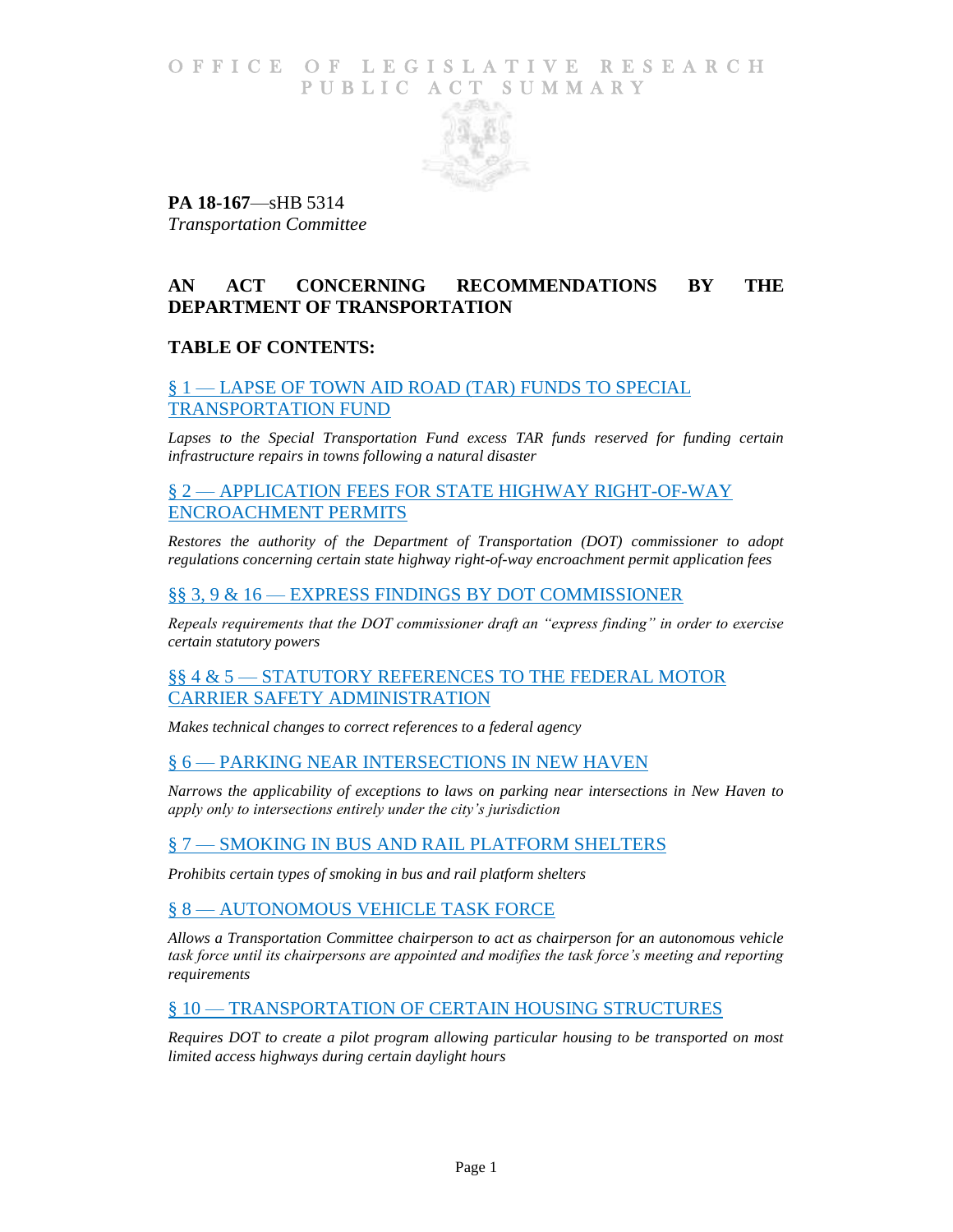#### § 11 — [AGGRAVATED ASSAULT OF A PUBLIC TRANSIT EMPLOYEE](#page-4-0)

*[Creates a special class C felony offense for aggravated assault of a public transit employee](#page-4-1)*

# § 12 — [PROTECTIVE HEADGEAR FOR CHILDREN BICYCLING,](#page-4-2)  [SKATEBOARDING, SKATING, AND SCOOTERING](#page-4-2)

*[Expands protective headgear requirements for children under age 16 and modifies public](#page-4-3)  [awareness duties of the Department of Consumer Protection](#page-4-3) commissioner*

### §§ 13-15 — [TECHNICAL CHANGES](#page-5-0)

*[Corrects bridge designations and a highway sign](#page-5-1)*

# <span id="page-1-0"></span>§ 1 — LAPSE OF TOWN AID ROAD (TAR) FUNDS TO SPECIAL TRANSPORTATION FUND

<span id="page-1-1"></span>*Lapses to the Special Transportation Fund excess TAR funds reserved for funding certain infrastructure repairs in towns following a natural disaster* 

By law, any balance of TAR appropriations that exceed the amounts to be distributed to towns under statutory formulas may be made available to towns to defray the cost of repairing or replacing roads, bridges, and dams that become public safety threats due to a natural disaster. Under prior law, the balance did not lapse to the General Fund and had to continue to be available to towns for funding those repairs and replacements. Beginning June 30, 2018, the act instead requires the balance to lapse to the Special Transportation Fund. EFFECTIVE DATE: Upon passage

# <span id="page-1-2"></span>§ 2 — APPLICATION FEES FOR STATE HIGHWAY RIGHT-OF-WAY ENCROACHMENT PERMITS

<span id="page-1-3"></span>*Restores the authority of the Department of Transportation (DOT) commissioner to adopt regulations concerning certain state highway right-of-way encroachment permit application fees*

The act restores the DOT commissioner's authority to adopt regulations setting reasonable fees for state highway right-of-way encroachment permit applications. The FY 18-19 budget act repealed his authority to do so (PA 17-2, June Special Session, § 673).

By law, unchanged by the act, the commissioner must establish application fees for state highway right-of-way encroachment permits for open air theaters, shopping centers, and other developments generating large volumes of traffic that mirror the application fees charged by the Massachusetts DOT for such permits. EFFECTIVE DATE: October 1, 2018

#### <span id="page-1-4"></span>§§ 3, 9 & 16 — EXPRESS FINDINGS BY DOT COMMISSIONER

<span id="page-1-5"></span>*Repeals requirements that the DOT commissioner draft an "express finding" in order to exercise certain statutory powers*

The act eliminates provisions that required the DOT commissioner to make an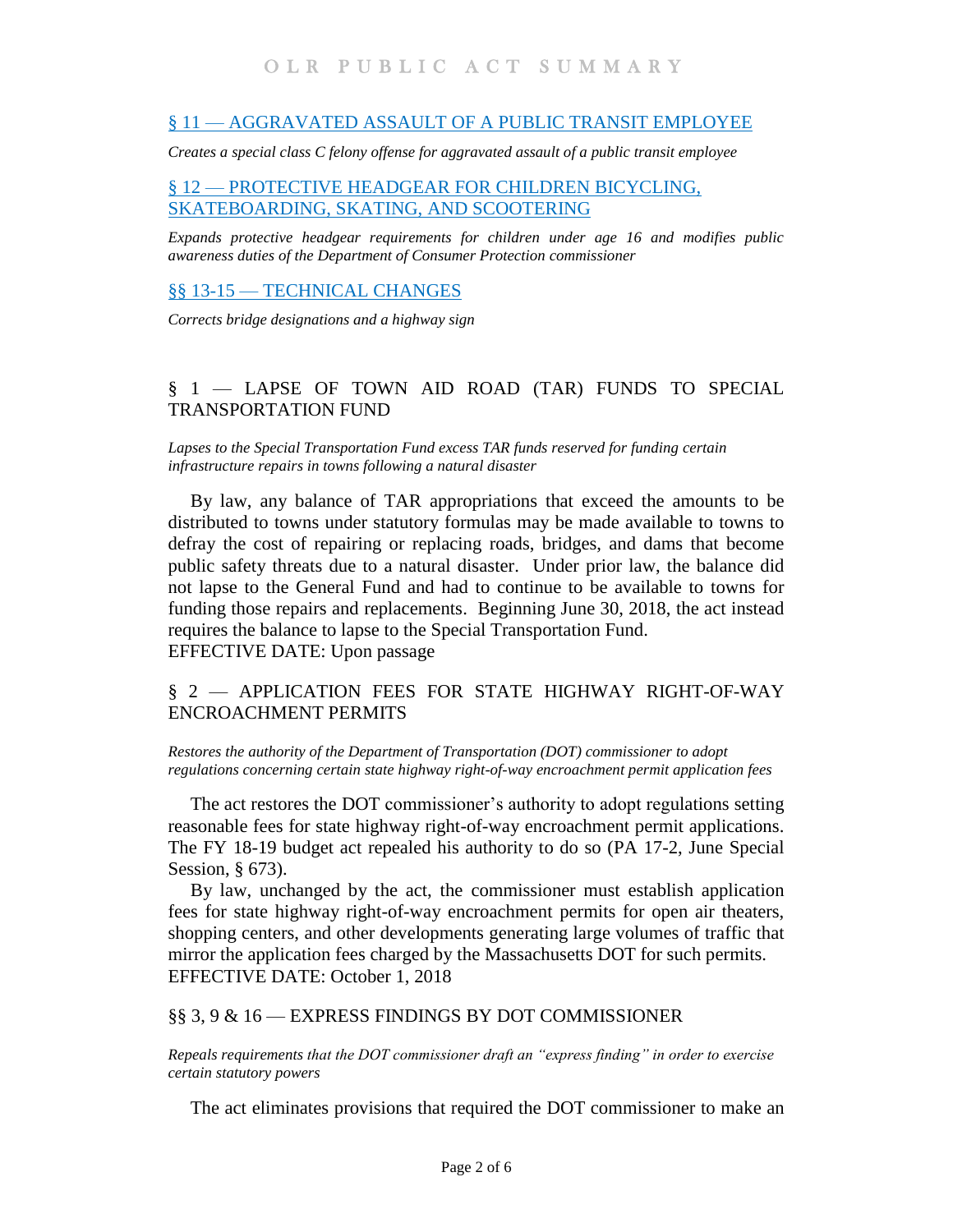"express finding" before he could exercise some of his position's statutory powers, such as acquiring property necessary for transportation services. Specifically, he had to make express findings that:

- 1. specific and necessary transportation facilities may be discontinued, disrupted, or abandoned; such changes will be detrimental to the state's general welfare; and exercising his powers is essential to continue such facilities;
- 2. specific transportation facilities may not be operated in the manner required by the state's general welfare, or that additional transportation facilities are required, and exercising his powers is essential to improve transportation facilities and services; or
- 3. state acquisition or control of transportation rights-of-way, properties, or other facilities are required by the state's future growth and needs.

The act also makes conforming changes.

EFFECTIVE DATE: October 1, 2018

# <span id="page-2-0"></span>§§ 4 & 5 — STATUTORY REFERENCES TO THE FEDERAL MOTOR CARRIER SAFETY ADMINISTRATION

<span id="page-2-1"></span>*Makes technical changes to correct references to a federal agency*

The act makes technical changes to update references from the Federal Highway Administration (FHWA) to the Federal Motor Carrier Safety Administration (FMCSA). Prior to being established as a separate administration, FMCSA was a part of FHWA.

EFFECTIVE DATE: Upon passage

# <span id="page-2-2"></span>§ 6 — PARKING NEAR INTERSECTIONS IN NEW HAVEN

<span id="page-2-3"></span>*Narrows the applicability of exceptions to laws on parking near intersections in New Haven to apply only to intersections entirely under the city's jurisdiction* 

By law, vehicles generally cannot park within 25 feet of an intersection, a marked crosswalk at an intersection, or a stop sign. Prior law provided exceptions for certain intersections in New Haven by allowing a vehicle to park:

- 1. as close as 10 feet from (a) an intersection that has a curb extension as wide as or wider than the parking lane or (b) a marked crosswalk at such an intersection or
- 2. within 25 feet of a stop sign where permitted by New Haven's traffic authority at the intersection of one-way streets.

The act limits these exceptions to intersections entirely made up of roads under New Haven's jurisdiction.

EFFECTIVE DATE: Upon passage

# <span id="page-2-4"></span>§ 7 — SMOKING IN BUS AND RAIL PLATFORM SHELTERS

<span id="page-2-5"></span>*Prohibits certain types of smoking in bus and rail platform shelters*

The act expands the areas where smoking is prohibited to include bus shelters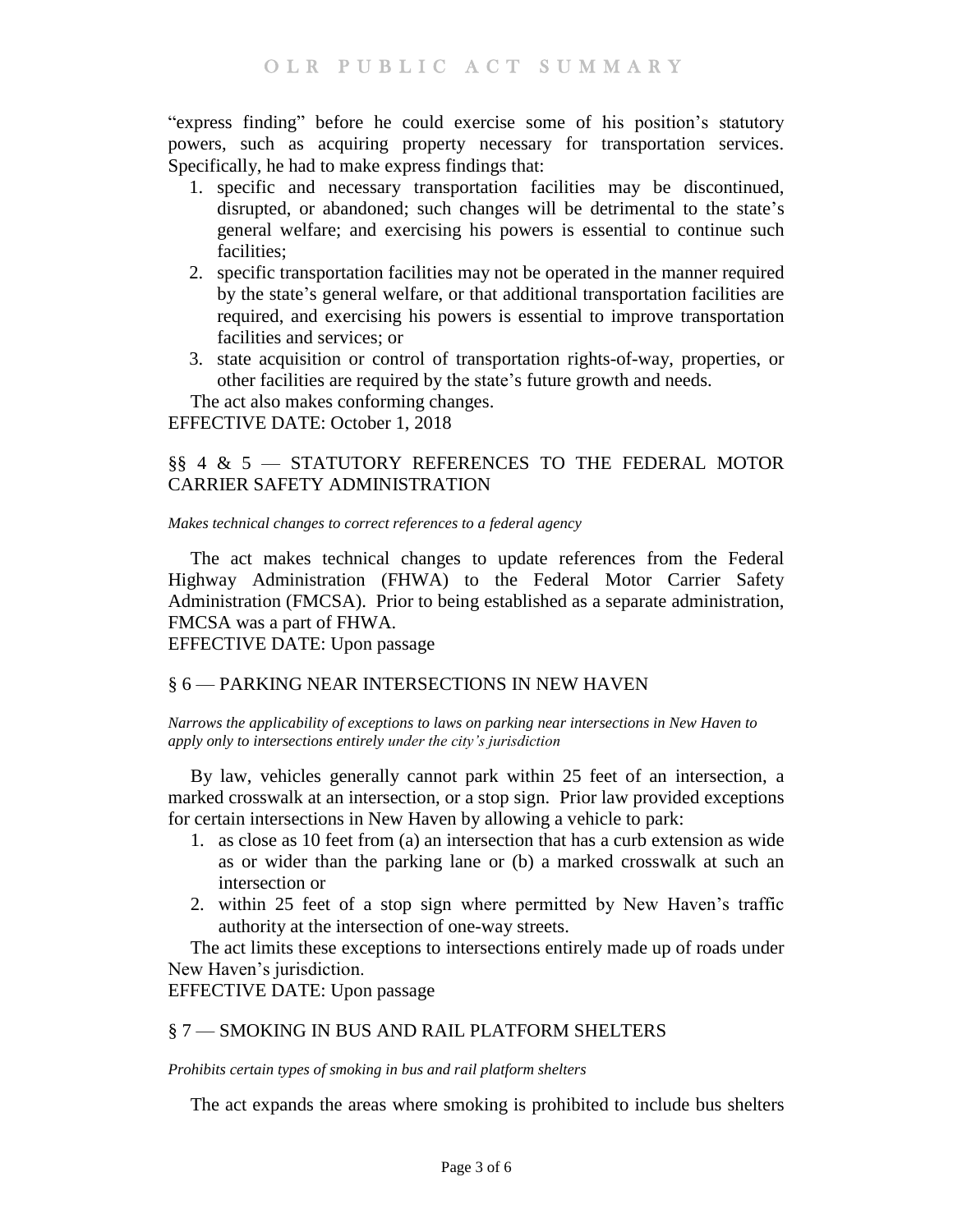and partially-enclosed shelters on rail platforms that are owned and operated, or leased and operated, by the state or a local government. It applies to smoking cigarettes, cigars, pipes, and similar devices, but not electronic devices, such as electronic cigarettes, that may be used to simulate smoking (see CGS § 19a-342a). By law, smoking in prohibited areas is an infraction (see Table on Penalties). EFFECTIVE DATE: October 1, 2018

### <span id="page-3-0"></span>§ 8 — AUTONOMOUS VEHICLE TASK FORCE

<span id="page-3-1"></span>*Allows a Transportation Committee chairperson to act as chairperson for an autonomous vehicle task force until its chairpersons are appointed and modifies the task force's meeting and reporting requirements*

PA 17-69 created a task force to, among other things, study fully autonomous vehicles and develop legislative recommendations for regulating them. Under PA 17-69, the Senate president pro tempore and the House speaker must select the task force's chairpersons, and those chairpersons had to schedule and hold its first meeting by August 26, 2017.

Under the act, if the chairpersons were not selected or did not schedule and hold the task force's first meeting by that date, then any Transportation Committee chairperson must schedule the first meeting, act as its chairperson, and schedule any other meetings deemed necessary until (1) the Senate president pro tempore and House speaker select the chairpersons and (2) those chairpersons schedule a task force meeting.

The act also (1) eliminates the first of two interim reports from the task force, which under prior law was due by January 1, 2018, and (2) extends the deadlines for its remaining reports by one year so that its interim report is due on July 1, 2019, rather than July 1, 2018, and its final report is due on January 1, 2020, rather than January 1, 2019. The act also pushes out the task force's termination date by one year to January 1, 2020.

EFFECTIVE DATE: Upon passage

#### <span id="page-3-2"></span>§ 10 — TRANSPORTATION OF CERTAIN HOUSING STRUCTURES

<span id="page-3-3"></span>*Requires DOT to create a pilot program allowing particular housing to be transported on most limited access highways during certain daylight hours*

The act requires DOT to establish, within available appropriations, a one-year pilot program to allow vehicles to transport on limited access highways, other than Interstate 95, motor homes, modular homes, house trailers, and sectional houses that are between 14 feet and 16 feet long. (The act appears to incorrectly refer to length instead of width.)

During the pilot program period (July 1, 2018, to July 1, 2019), DOT may grant permits for such transportation to take place from 10 A.M. to 2 P.M. on Mondays through Thursdays provided (1) the permit requires the transporting vehicle to have three police vehicle escorts and (2) the transportation does not obstruct DOT's or any municipality's construction or maintenance activities. Under the act, the police escort is responsible for assuring compliance with the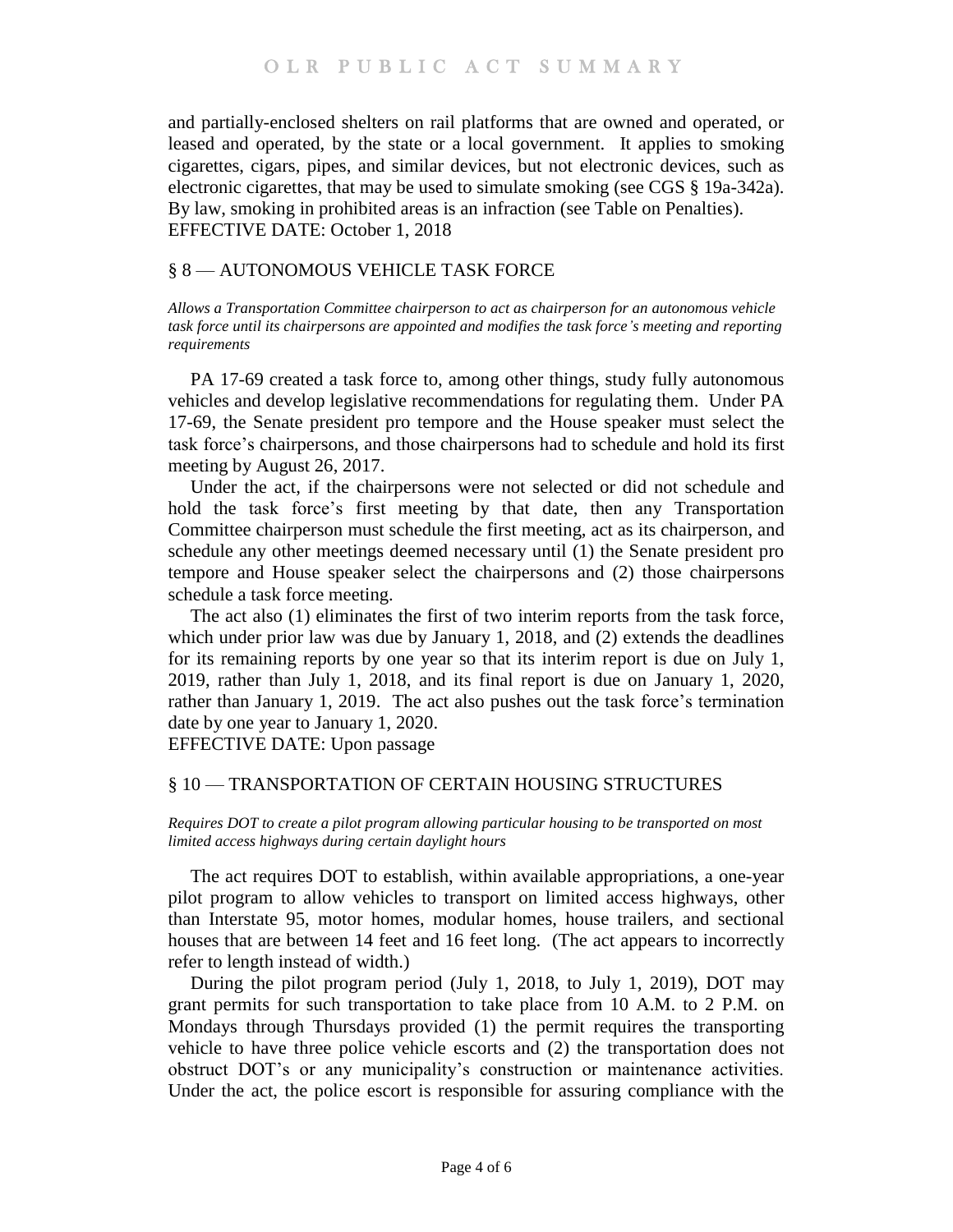permit. The act also allows DOT to limit the number of permits to one per day.

By February 1, 2019, DOT must report, in consultation with the Department of Emergency Services and Public Protection and the Department of Motor Vehicles, to the Transportation Committee (1) the number of permits issued, (2) the time periods for which they were issued, and (3) any recommendations for statutory changes.

EFFECTIVE DATE: Upon passage

### <span id="page-4-0"></span>§ 11 — AGGRAVATED ASSAULT OF A PUBLIC TRANSIT EMPLOYEE

#### <span id="page-4-1"></span>*Creates a special class C felony offense for aggravated assault of a public transit employee*

By law, assaulting a public transit employee is a class C felony (CGS § 53a-167c), punishable by one to 10 years in prison, a fine of up to \$10,000, or both. The act creates a special class C felony offense for aggravated assault of a public transit employee, punishable by imprisonment for one to 10 years, a maximum fine of \$20,000, or both.

Under the act, a person commits such aggravated assault when he or she assaults a public transit employee, and in doing so uses, is armed with and threatens to use, or displays or represents by words or conduct that he or she has, a knife, box-cutter, or firearm.

By law, a public transit employee is someone employed by the state, a political subdivision, or transit district, or under contract with the DOT commissioner to provide transportation services, who (1) operates a vehicle or vessel for public ferry or fixed route bus service or performs duties directly related to operating that vehicle or vessel or (2) is a train operator, conductor, inspector, signal person, or station agent for public rail service (CGS § 53a-167c(a)). EFFECTIVE DATE: October 1, 2018

# <span id="page-4-2"></span>§ 12 — PROTECTIVE HEADGEAR FOR CHILDREN BICYCLING, SKATEBOARDING, SKATING, AND SCOOTERING

<span id="page-4-3"></span>*Expands protective headgear requirements for children under age 16 and modifies public awareness duties of the Department of Consumer Protection commissioner*

The law requires any child under age 16 who rides a bicycle on a public road to wear protective headgear that meets the minimum specifications established by the American National Standards Institute or the Snell Memorial Foundation. The act:

- 1. expands the types of activities during which these children must wear such protective headgear to include skateboarding, non-motorized scootering, roller skating, and in-line skating;
- 2. adds parks, including skateboarding parks, to the places where the protective headgear must be worn; and
- 3. requires the protective headgear to be properly fitted and fastened.

Prior law authorized the Department of Consumer Protection commissioner to establish, within available appropriations, a public awareness campaign to educate the public on and promote the use of protective headgear when bicycling. The act